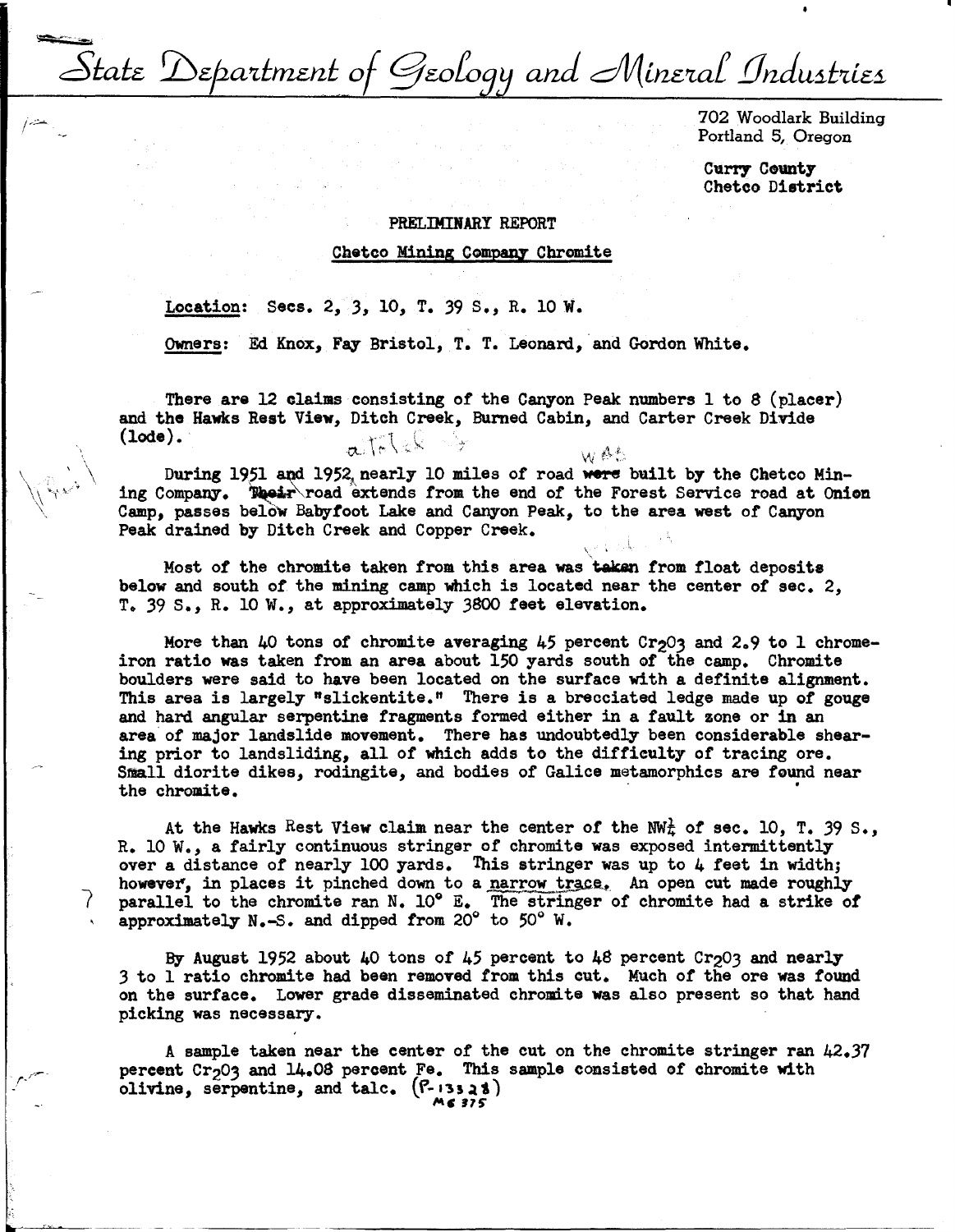At Carter Creek Divide claim on the ridge about 400 yards northwest of the mining camp a magnesite vein can be traced intermittently over a distance of nearly 200 yards. Its maximum. width is *3* **feet** but it varies considerably. Its attitude is approximately N. 70° W. strike and 30° dip to the SE. In places the magnesite is quite siliceous and probably not of economic interest. Some small pods of chromite had been removed from the "slickentite" or this area.

Chetco Mining Company also owns the Babyfoot claim in sec. 25, T. 38 S., R. 10 W. (located N 30° W. from Babyfoot Lake). There were two bulldozer cuts on the claim exposing black and green serpentine. Chromite boulders were piled on a wooden platform in the lower cut. No chromite was seen in place. Some magnesite was exposed at the north end of the wooden platform in the lower cut.

Visited: 8/27-28/1952 Informant: Ben Baker Report by: L.R. and D.J.W.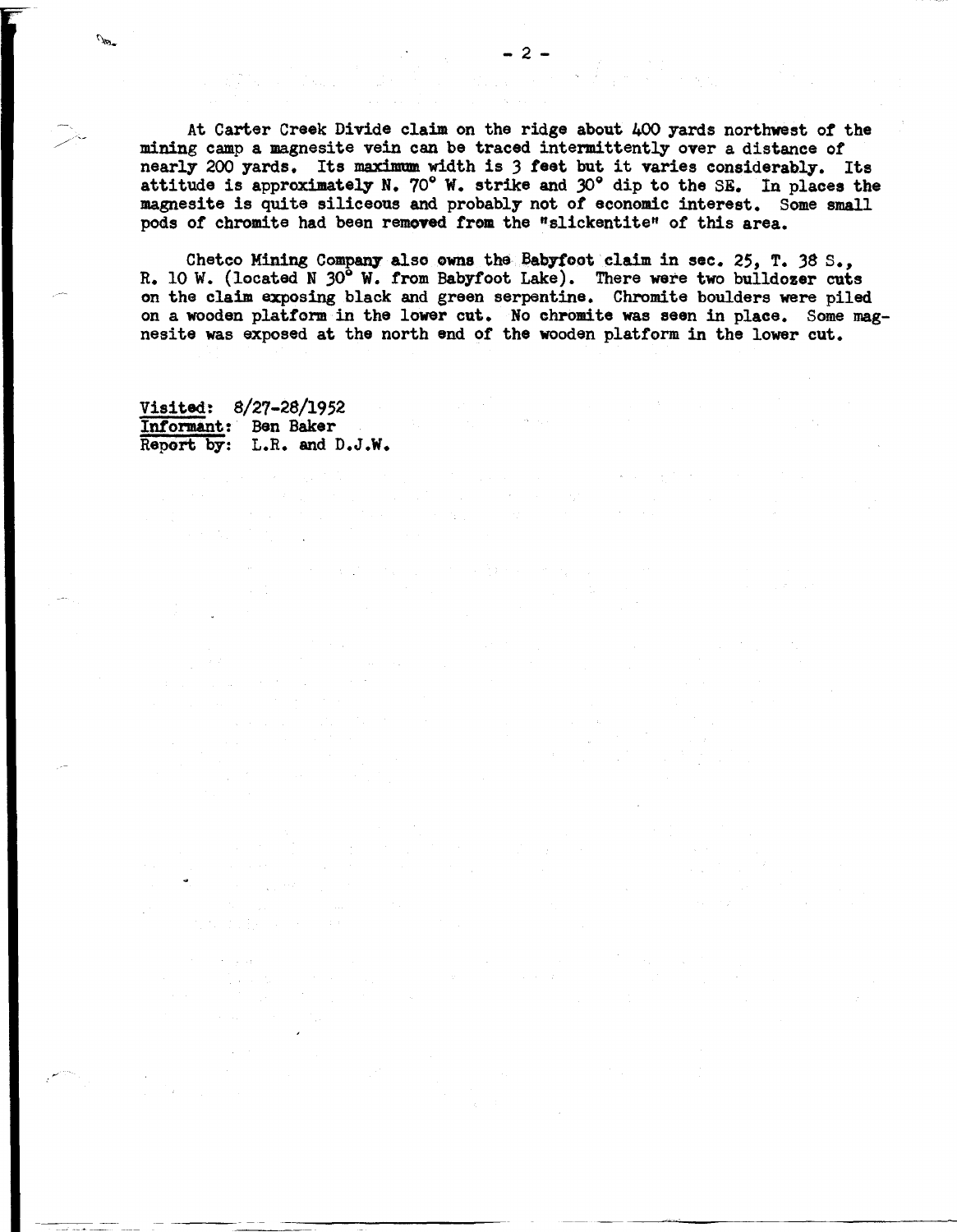1. LUIL VU/LU

CRIB MINERAL RESOURCES FILE 12

RECORD IDENTIFICATION RECORD NO............ MO61837 RECORD TYPE ............... XIM COUNTRY/ORGANIZATION. USES DEPOSIT NO. .......... DDGM1 93-54 MAP CODE NO. OF REC. REPBRTER NAME ........................... SMITH, ROSCOE M. UPDATED......................... 81 03 BY.............................. FERNS, MARK L. (BROOKS, HOWARD C.) NAME AND LOCATION DEPOSIT NAME ................. MELANTERITE TUNNEL SYNDNYM NAME.................. COPPER CREEK GROUP, CHETCO COPPER COMPANY, CHETCO COPPER COMPANY COUNTRY CODE................... US COUNTRY NAME: UNITED STATES STATE CODE................ OR STATE NAME: OREGON COUNTY................... CURRY DRAINAGE AREA............. 17100312 PACIFIC NORTHWEST PHYSEOGRAPHIC PROV....... 13 KLAMATH MOUNTAINS LAND CLASSIFICATION....... 43 QUAD NO OR NAME CHETCO PEAK LONGITUDE  $123 - 52 - 10W$ UTH ZUNE NO UTM EASTING 428200.  $+10$ THP....... 395 RANGE..... 10W SECTION.. 10 MERIDIAN. WB & M ALTITUDE.. 2800 FT LOCATION COMMENTS: NW 1/4

COMMODITY INFORMATION

QUAD SCALE

1: 62500

LATITUDE

4671300.

 $42 - 11 - 33N$ 

UTM NORTHING

 $\mathcal{L}(t)$  and  $\mathcal{L}(t)$  are  $\mathcal{L}(t)$  and  $\mathcal{L}(t)$  and  $\mathcal{L}(t)$